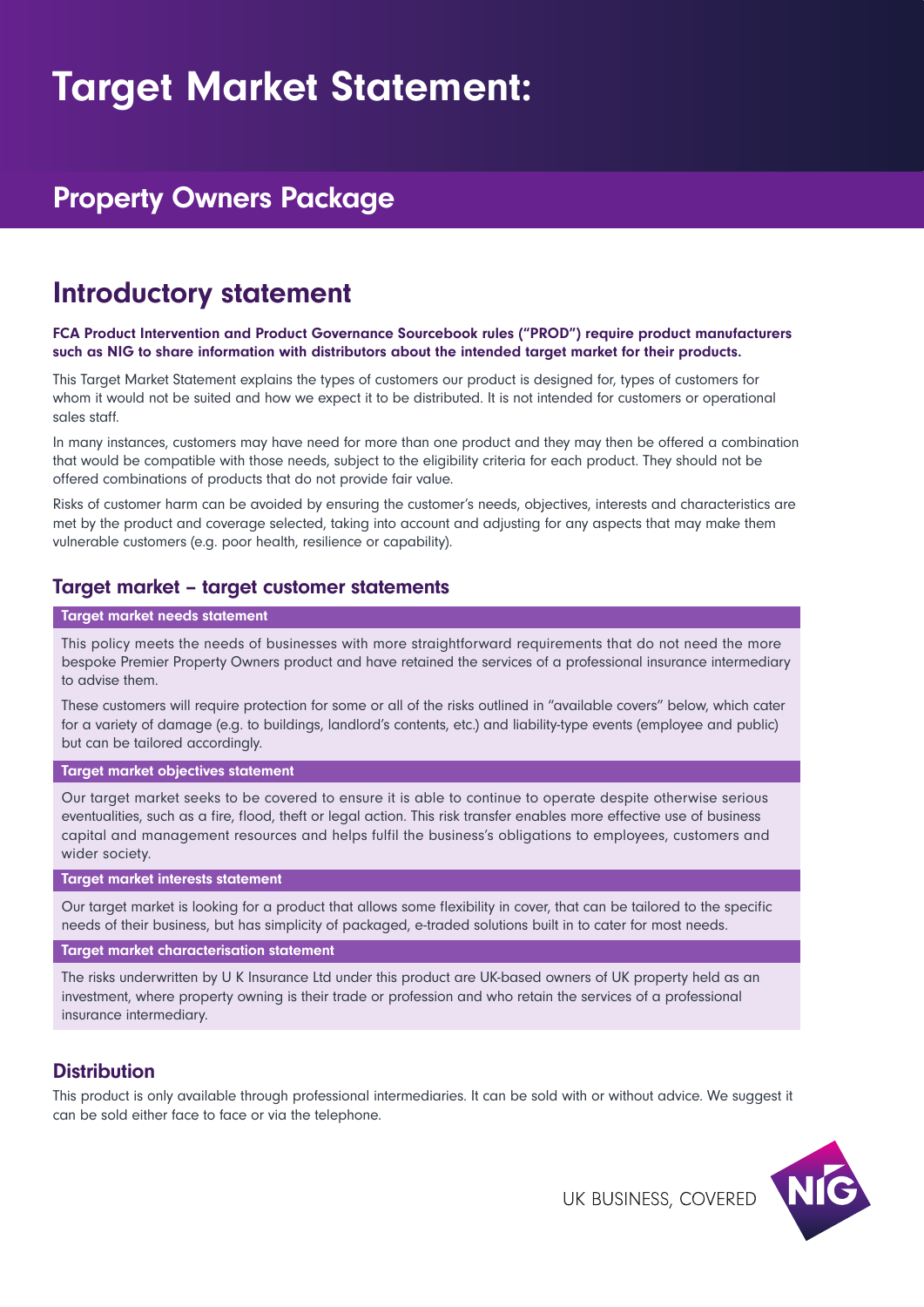## Assessment of fair value

| Next fair value assessment due | March 2023                                         |
|--------------------------------|----------------------------------------------------|
| Last fair value assessment     | Fair value is provided for target market customers |

## Target market – target compatible customer groups

| Who this product is for                                                                                                                                                                                                                                                                                                                                                                                                            | Who this product is not for                                                                                                          |
|------------------------------------------------------------------------------------------------------------------------------------------------------------------------------------------------------------------------------------------------------------------------------------------------------------------------------------------------------------------------------------------------------------------------------------|--------------------------------------------------------------------------------------------------------------------------------------|
| <b>UK-based businesses</b>                                                                                                                                                                                                                                                                                                                                                                                                         | Businesses based outside the UK                                                                                                      |
| Businesses that are smaller in scale and lower<br>complexity                                                                                                                                                                                                                                                                                                                                                                       | Larger businesses where e-traded packages are less<br>suited                                                                         |
| Businesses that require a bundle of covers (see<br>below) to meet typical business needs                                                                                                                                                                                                                                                                                                                                           | Businesses requiring only individual unbundled<br>covers                                                                             |
| Businesses interested in transferring financial risk<br>by insuring with an A rated insurer (A1 Moody's),<br>with options to meet legal obligations (e.g. with<br>Employer's Liability cover) and additional other<br>benefits (e.g. legal advice)                                                                                                                                                                                 |                                                                                                                                      |
| Businesses with up to 25 commercial, residential or<br>mixed premises                                                                                                                                                                                                                                                                                                                                                              | Businesses with premises with long term<br>unoccupancy                                                                               |
|                                                                                                                                                                                                                                                                                                                                                                                                                                    | Businesses that have ceased trading                                                                                                  |
|                                                                                                                                                                                                                                                                                                                                                                                                                                    | Businesses with larger property portfolios                                                                                           |
| Formal commercial landlords, with the following<br>characteristics:<br>• Assured shorthold tenancy agreements (AST) in<br>place<br>• Treat being a landlord as their trade/ profession,<br>not necessarily exclusively<br>• Meet all legal requirements for landlords set out<br>by Government, including carrying adequate and<br>appropriate insurance<br>• Property is owned outright or secured under a<br>buy-to-let mortgage | Informal landlords<br>General lodging arrangements<br>Short term lets to family or friends with no AST or<br>similar legal agreement |
| Businesses typically with a single site exposure of up<br>to £15m total insured value for material damage/<br>business interruption and up to £10m for public<br>liability (standard cover is £2m)                                                                                                                                                                                                                                 | Businesses with a single site exposure of more than<br>£15m total insured value or requiring higher limits                           |
| Businesses with properties that are of standard, non-<br>combustible construction                                                                                                                                                                                                                                                                                                                                                  | Unsuited or combustible premises                                                                                                     |
| Businesses with modern machinery, where present,<br>that is well maintained                                                                                                                                                                                                                                                                                                                                                        | Established businesses with a proven 3-5 year claims<br>experience                                                                   |
| Established businesses with a proven 3-5 year claims<br>experience                                                                                                                                                                                                                                                                                                                                                                 |                                                                                                                                      |
| Businesses with strong risk management cultures                                                                                                                                                                                                                                                                                                                                                                                    |                                                                                                                                      |